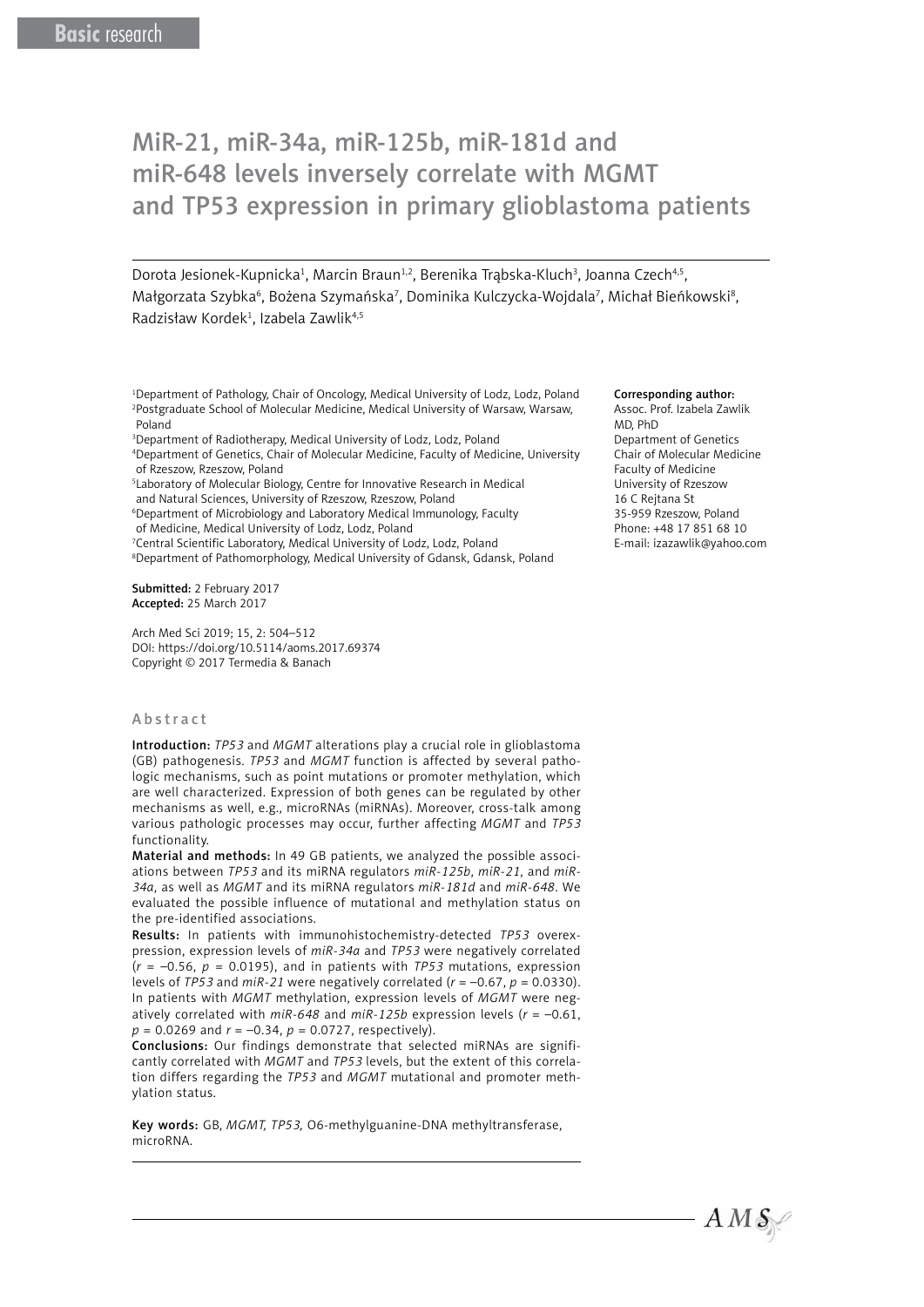# Introduction

Glioblastoma (GB, World Health Organization grade IV) is the most common malignant primary brain tumor in adults [1, 2]. Due to its rapid growth and inherent tendency to recur, GB is inevitably fatal within a short time after diagnosis, despite an extensive search for novel treatment modalities [3–5]. The current standard of care (called "Stupp's regimen"), i.e., maximal extent of surgical resection followed by radiotherapy with concomitant and adjuvant temozolomide chemotherapy, results in a median survival of  $\sim$ 15 months [3, 4, 6]. *MGMT* methylation is associated with a better response to adjuvant temozolomide (TMZ) and a median overall survival of 22 months [7]. Treatment of refractory tumors is particularly difficult as secondary chemoresistance frequently develops, and no alternative treatment has proven effective thus far [8].

The huge majority of GBs arise de novo and are termed primary, *IDH*-wild type, which differ from secondary GB having a mutation within *IDH1* or *IDH2* and resulting from the progression of a lower grade glioma [9]. Almost all GBs feature alterations in three molecular pathways: the *RTK/RAS/PI-3K, TP53,* and *RB1* pathways in 88%, 87%, and 78%, respectively [10]. *TP53* mutations are reported in 28% to 37.5% of primary GBs [11, 12]. *TP53* promoter methylation, *TP53* mRNA level, and TP53 protein overexpression are not related, suggesting that other mechanisms are involved, probably including microRNAs (miR-NAs) [13, 14]. *TP53* activity is closely associated with miRNAs as it regulates the expression and maturation of several miRNAs, while its expression and function are modified by other miRNAs [15]. MGMT is a key DNA repair enzyme that specifically removes the promutagenic methyl/ alkyl group from the O6 position of guanine by transferring it to the cysteine acceptor site on the protein itself and restores the guanine to its normal form without causing DNA strand breaks [8, 16]. Methylation of the O6 position of guanine is the most clinically relevant effect of alkylating agents (as it cannot be repaired by mismatch repair mechanisms), which is directly repaired by *MGMT* and, therefore, reduced *MGMT* expression is associated with a better response to alkylating chemotherapy [8, 16]. Methylation of the O6 position of guanine commonly results from *MGMT* promoter methylation, which is reported in 45% to 70% of GBs [7, 17, 18]. Additionally, Kreth *et al.* showed that GBs may downregulate *MGMT* expression independently of promoter methylation by elongation of the 3'-untranslated region of the mRNA, rendering the alternatively polyadenylated transcript susceptible to miRNA-mediated regulation [19].

In the present study, we investigated whether selected miRNAs levels associate with *TP53* and *MGMT* levels in primary glioblastoma patients with special reference to specific alterations in these genes. We analyzed *miR-21*, *miR-34a*, and *miR-125b* as potential regulators of *TP53* and *miR-648*, and *miR-181d* and *miR-125b* as potential regulators of *MGMT* [15, 19–23]. *MiR-21* is one of the most frequently overexpressed miRNAs in human GB cell lines [23–25]. Expression of *miR-34* family members directly regulates *TP53* [26–28]. Expression of *miR-34a* promotes TP53-mediated apoptosis, cell cycle arrest, and cell senescence, whereas inactivation of endogenous *miR-34a* strongly inhibits TP53-dependent apoptosis [15]. *miR-125b* is an important negative regulator of TP53 and TP53-induced apoptosis during development and during the stress response [29]. Additionally, *miR-125b* confers TMZ resistance by targeting tumor necrosis factor α-induced protein 3 (*TNFAIP3*) and *NF-*κ*B* inhibitor interacting RAS-like 2 (*NKIRAS2*) independently of *TP53* and *MGMT*, suggesting a potential predictive value of this microRNA [30]. *miR-181d* and *miR-648* were identified as the most important post-transcriptional regulators of *MGMT* in GBs, as *miR-181d* induces *MGMT* mRNA degradation, while *miR-648* affects MGMT protein translation [19, 31].

## Material and methods

## Study cohort

We recruited 49 patients (31 males, 18 females) with newly diagnosed glioblastoma multiforme (GBM) from 2006 to 2011. All tumors were histopathologically examined and classified according to the World Health Organization classification of tumors of the central nervous system [32]. Median age at surgery was 63.00 (interquartile range (IQR): 58.00–68.00) years. Formalin-fixed paraffin-embedded (FFPE) samples were collected at the Department of Pathology, Chair of Oncology, Medical University of Lodz, Poland. For details, see Table I. Ethics committee approval was obtained from the Institutional Review Board of the Medical University of Lodz (Number RNN/226/11/KE).

## RNA isolation

Total RNA was extracted from FFPE tissue using the miRNeasy FFPE Kit (Qiagen, Germany) according to the manufacturer's instructions. The yield and quality (260/280 ratio) of the RNA were measured using a Picodrop spectrophotometer (Picodrop Limited, UK). Purified total RNA was immediately used for cDNA synthesis or stored at –80°C until use.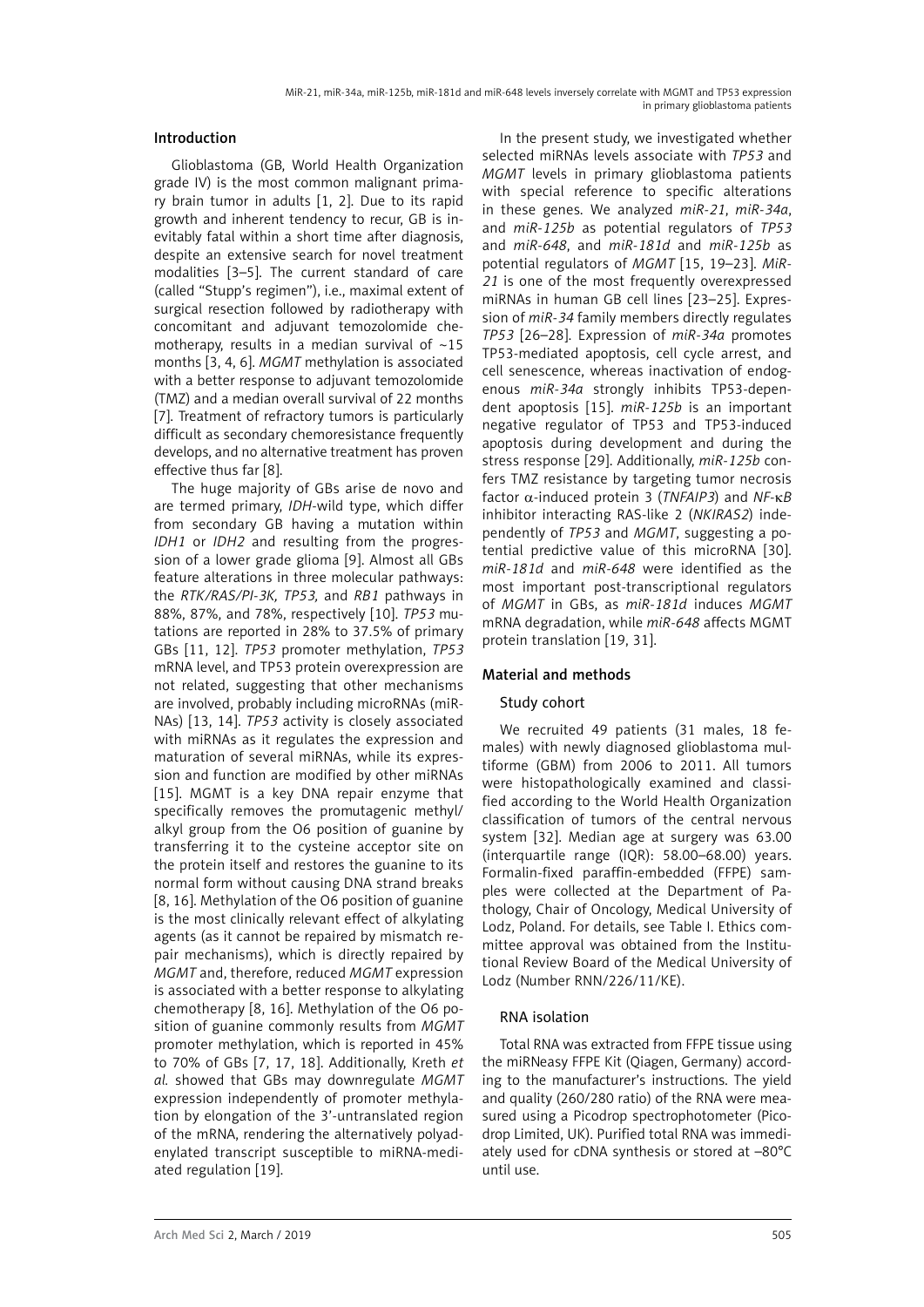Table I. Study group characteristics. Nominal variables are presented as number followed by percentages and continuous variables are presented as medians followed by interquartile ranges

| Variable                                                       | Number (%)<br>or median (IQR) |
|----------------------------------------------------------------|-------------------------------|
| Sex (males)                                                    | 32 (65.31)                    |
| Race (Caucasian)                                               | 49 (100.00)                   |
| MGMT methylation                                               | 19 (38.78)                    |
| MGMT overexpression (IHC)                                      | 17 (34.39)                    |
| TP53 overexpression (IHC)                                      | 20 (40.82)                    |
| TP53 mutations                                                 | 12 (24.49)                    |
| TP53 methylation                                               | 4(9.52)                       |
| $MGMT$ [2^- $\Delta$ Ct]                                       | $0.10(0.07 - 0.18)$           |
| $TP53$ [2 <sup><math>\land</math>-<math>\Delta</math>Ct]</sup> | $0.08(0.05 - 0.20)$           |
| Age at diagnosis [years]                                       | 63.0 (58.0-68.0)              |
| Overall survival [months]                                      | $9.0(3.0-14.0)$               |

# *MGMT* and *TP53* mRNA quantification

Total RNA (500 ng) was used for cDNA synthesis. We used a QuantiTect Reverse Transcription Kit (Qiagen) and followed the manufacturer's protocol. The cDNA samples were kept frozen at –20°C.

mRNA expression levels were measured using standard TaqMan Gene Expression Assays (Applied Biosystems, Foster City, CA, USA): tumor protein TP53 (*TP53*, Hs01034249\_m1), methylguanine-DNA methyltransferase (*MGMT*, Hs01037698\_m1), and glyceraldehydes-3-phosphate dehydrogenase (*GAPDH*, Hs99999905\_m1) as the endogenous control. TaqMan PCR assays were performed in 10 μl reactions using 50 ng cDNA, 5 μl KAPA PROBE FAST qPCR Kit Master Mix ABI Prism (Kapa Biosystems), and 0.5 μl of the appropriate TaqMan Gene Expression Assay. All reactions were run in duplicate on a Rotor Gene 3000 Real-Time PCR System (Corbett Life Science) according to the following thermal cycling conditions: 10 min at 95°C and 40 cycles each of 10 s at 95°C and 60 s at 60°C.

*TP53* and *MGMT* expression levels were calculated using the 2–<sup>∆</sup>*Ct* method. ∆*Ct* was calculated by subtracting the *Ct* of the investigated gene from the *Ct* of the endogenous control. Samples were excluded from further analysis if the *Ct* difference between duplicates was greater than 1 (treated as experiment error, e.g., degraded RNA). All patients with good quality RNA available (*n* = 46, 3 patients were found to have degraded RNA) were included in this analysis.

## miRNA quantification

Reverse transcription was carried out on 10 ng of total RNA in 15-μl reactions using the TaqMan

MicroRNA Reverse Transcription Kit (Applied Biosystems) according to the manufacturer's instruction. miRNA was quantified using standard TaqMan MicroRNA Assays (Applied Biosystems): hsa-*miR-21* (Assay ID: 000397), hsa-*miR-34a* (Assay ID: 000426), hsa-*miR-125b* (Assay ID: 000449), hsa-*miR-181d* (Assay ID: 466352\_mat), hsa-*miR-648* (Assay ID: 001601), and hsa-*miR-103* (Assay ID: 000439) as a control. The 20-μl qPCR included 1.33 μl RT product, 10 μl TaqMan Universal PCR Master Mix and 1 μl TaqMan miRNA Assay (20×). The reactions were incubated in a 96-well plate at 95°C for 10 min, followed by 40 cycles of 95°C for 15 s and 60°C for 1 min. All reactions were run in duplicate.

TaqMan PCR assays were performed on a 7900HT Fast Real-Time PCR System (Applied Biosystems) and analyzed using Sequence Detection System 2.3 software. Fold induction values (RQ) were calculated according to the equation 2–ΔΔ*Ct*, where Δ*Ct* represents the differences in the cycle threshold numbers between the target gene and spike-in control, and ΔΔ*Ct* represents the relative change in these differences between examined and control groups.

## DNA isolation

Genomic DNA was extracted from FFPE tissue using the QIAamp DNA FFPE Tissue Kit (Qiagen) in accordance with the manufacturer's protocol. The concentration (A260) and purity (A260/A280 ratio) of isolated DNA were determined using a Picodrop spectrophotometer (Picodrop Limited). The DNA was stored at –20°C.

#### Polymerase chain reaction amplification

Exons 5–8 of the *TP53* gene were amplified by polymerase chain reaction (PCR). The purified DNA was used as a template for PCR amplification. The reaction mixture in 20 μl volume contained 50 ng of DNA, 1 U Taq DNA polymerase (Promega, Fitchburg, WI, USA),  $1.5 \text{ mM MgCl}_2$ , 0.25 mM each of dATP, dCTP, dGTP, and dTTP, and 0.5 µM of the primers. The amplification was performed in a GeneAmp PCR System 9700 (Applied Biosystems).

The primer sequences were as follows: for *TP53*Ex5\_6, forward 5′-CACTTGTGCCCTGACTTTCA-3′ and reverse 5′-CTTAACCCCTCCTCCCAGAG-3′ (product of 464 bp); for *TP53*Ex7, forward 5′-TCATCTTG-GGCCTGTGTTATCTC-3′ and reverse 5′-GTGCAG-GGTGGCAAGTGG-3′ (product of 163 bp); and for *TP53*Ex8, forward 5′-CAAGGGTGGTTGGGAGTA-GA-3′ and reverse 5′-TGCTAGGAAAGAGGCAAG-GA-3′ (product of 331 bp). Thermal cycling conditions for PCR reactions were: "touchdown" protocol for *TP53*Ex5\_6 and *TP53*Ex8: 94°C for 5 min, 63°C for 45 s, 72°C for 1 min, 1 cycle 94°C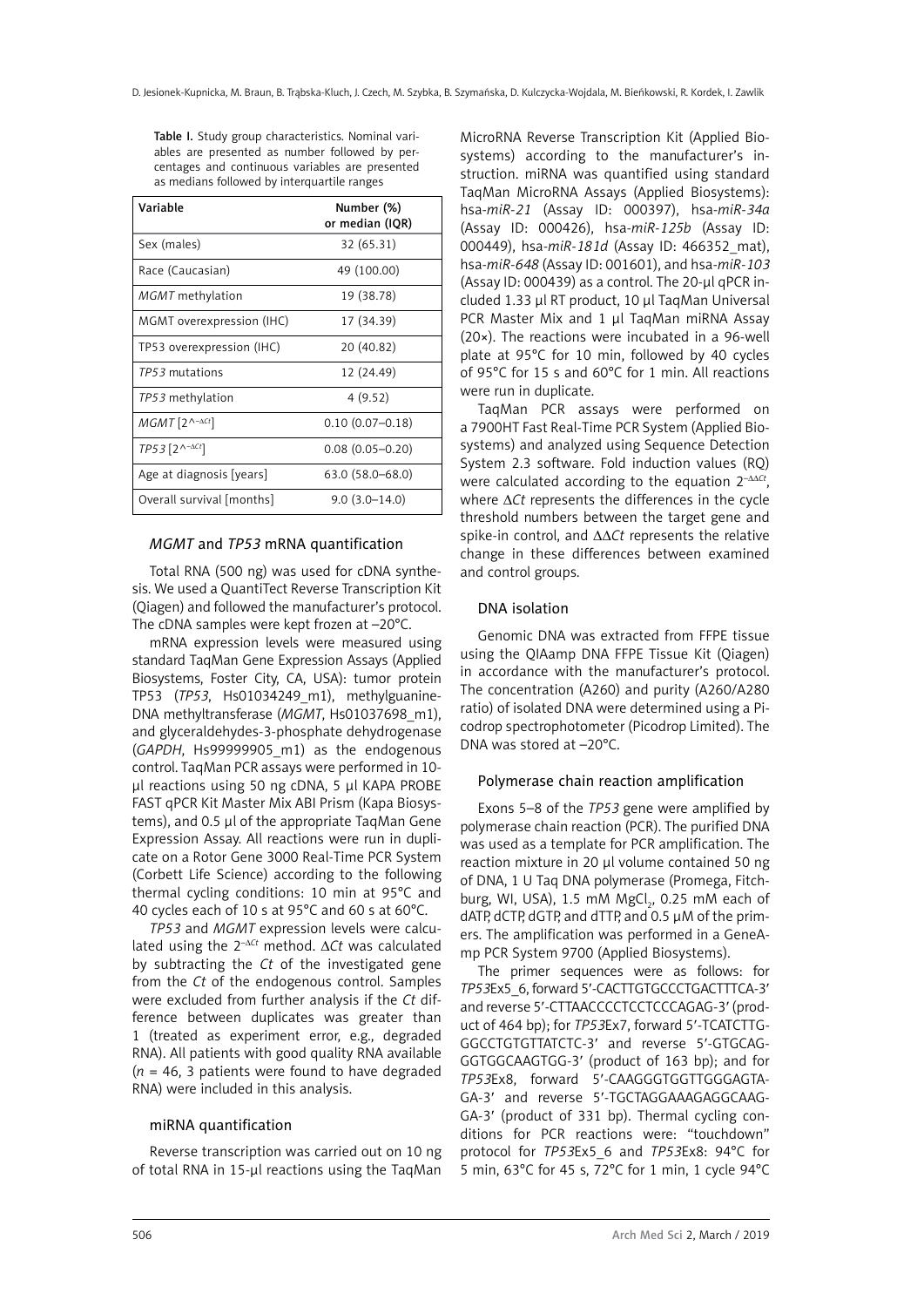for 1 min, 61°C for 45 s, 72°C for 1 min, 34 cycles 94°C for 1 min, 60°C for 45 s, 72°C for 1 min, and 72°C for 10 min; conditions for *TP53*Ex7 were 94°C for 5 min, 40 cycles 94°C for 30 s, 60°C for 30 s, 72°C for 30 s, and 72°C for 7 min.

# Microchip electrophoresis of DNA fragments

The PCR amplification products were separated and analyzed on the automated microchip electrophoresis system MCE-202 MultiNa (Shimadzu, Japan) using the DNA-1000 kit according to the manufacturer's protocol. A SYBR Gold fluorescent dye for DNA staining (Invitrogen, Carlsbad, CA, USA) and PhiX174 DNA/Hae III Markers (Promega) were used to determine the sizes of the PCR products.

# *TP53* sequencing analysis

Amplification products were purified using the MiniElute PCR Purification Kit (Qiagen). The sequencing reactions were run using a Big Dye Terminator v1.1 Cycle Sequencing Kit (Applied Biosystems, USA) on the GeneAmp PCR System 9700 using standard sequencing protocols. Sequence analysis was performed using the same primers used in the preamplification step.

The PCR products were purified to eliminate unincorporated primers and dNTPs using the Big-Dye XTerminator Purification Kit and then subjected to separation by the 3130xl GeneGenetic Analyzer (Applied Biosystems).

# *IDH1* sequencing analysis

Exon 4, including codon 132 of the *IDH1* gene, was amplified by PCR and sequenced using the dideoxy termination method and SequiTherm Excel DNA Sequencing Kit (Epicentre Technologies). The primers used for PCR amplification of the DNA sequences were *IDH1* – 5′- GGCAC-CCATCTTCTGTGTTT-3′ (sense) and 5′-ATATATG-CATTTCTCAATTTCA-3′ (antisense). The sequencing primers used were *IDH1*-exon 4 – 5′-CGGTCTTCA GAGAAGCCATT-3′ (sense) and *IDH1* exon 4 – 5′-CA CATTATTGCCAACATGAC-3′ (antisense). A Li-Cor automatic sequencer system was used for the separation and analysis of PCR-sequencing products.

# Methylation-specific PCR for *TP53* and *MGMT* promoter methylation analysis

Sodium bisulfite modification of isolated genomic DNA was performed using the CpGenome DNA kit (Chemicon International Inc., Temecula, CA, USA) according to the manufacturer's protocol. The bisulfite-treated DNA was stored at –80°C until use. CpGenome Universal Methylated DNA was used as a methylation-positive control for

the methylated alleles, and DNA from peripheral blood leukocytes was used as the control for unmethylated alleles. The methylation-specific PCR for *TP53* promoter methylation was performed as previously described. Methylation-specific PCR for *MGMT* promoter methylation was performed in a two-step approach as previously reported [13, 17]. For each PCR, methylated and unmethylated DNA was included as positive and negative controls, and water was used as a control for the PCR reaction. PCR products were separated on 3% agarose gels containing ethidium bromide and documented using the Gel Doc 1000 Bio Rad Image System. Repeat testing was performed to confirm the results.

# Immunohistochemistry for TP53 and MGMT protein expression

Immunohistochemical overexpression of TP53 was studied using monoclonal antibody anti-TP53 (clone DO-7, 1 : 100 dilution; DAKO, Glostrup, Denmark) and that of MGMT was evaluated using anti-MGMT antibody (clone MT23.2, dilution 1 : 50; Zymed), processed with the EnVision (DAKO) system. The TP53 antibody labels wild-type, which has a very short half-life and is present in small amounts in normal cells, and mutant-type TP53 protein that significantly prolongs the half-life of the protein and is detected by positive staining as product of a point mutation in the TP53 gene. Tumor sections were examined for TP53 immunoreactivity under a microscope at 20× and 40× magnifications. Expression of TP53 was considered positive when the proportion of positive cells was greater than 10% (Figure 1 A) [33]. Negative TP53 staining in tumor sections is presented in Figure 1 B.

We used MT23.2 antibody due to the best agreement between methylation-specific PCR and immunohistochemistry (IHC) results reported previously [34]. For the semiquantitative immunohistochemical MGMT scoring we applied a cut-off of 15% immunolabeled cells for GBM, based on a prior publication (Figures 1 C, D) [35]. Only nuclear staining was considered for the evaluation. Positive endothelial and lymphocytes cells were considered as internal positive controls.

The IHC results were validated using positive and negative tissue controls in all series of immunostained slides. The positive controls (with tissues containing the target antigen at a known and stable expression level) were performed for validation of TP53 and MGMT on ovarian carcinoma and additionally for MGMT in breast carcinoma. Positive endothelial and lymphocytes cells were considered as internal positive controls. To examine negative control staining, neoplastic tissue slides were evaluated using mouse isotype anti-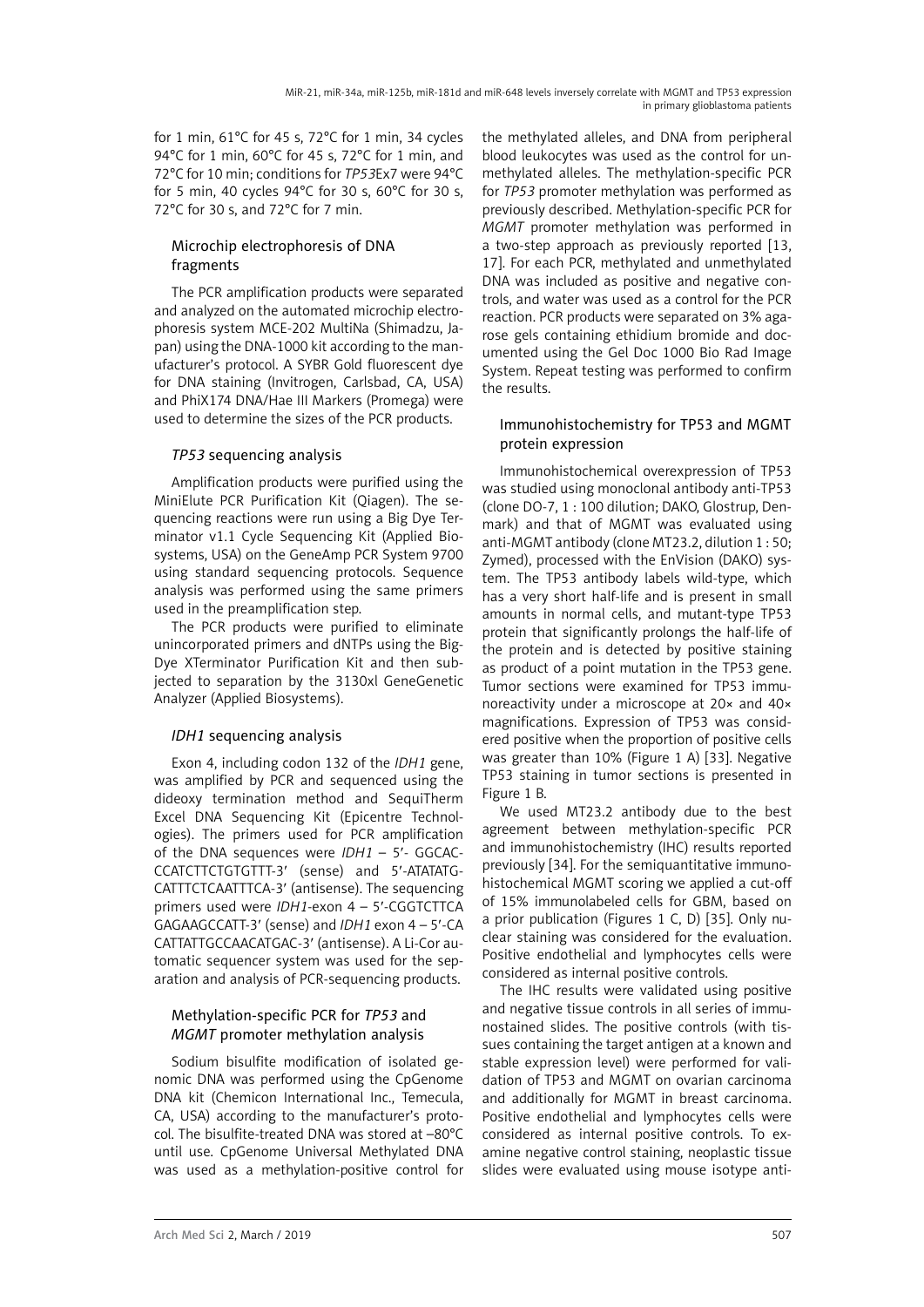

Figure 1. A – Immunohistochemically detected TP53 protein overexpression. B – Sample negative for TP53 overexpression. C – Immunohistochemically detected MGMT protein overexpression. D – Sample negative for MGMT overexpression. 200× magnification was used for presentation of all images

body Ready-to-Use FLEX Negative Control Mouse (Cocktail of mouse IgG1, IgG2a, IgG2b, IgG3 and IgM, IR750, DAKO, Denmark).

PL package (StatSoft, Tulsa, OK, USA) was used for the analysis. *P*-values < 0.05 were considered statistically significant.

#### Statistical analysis

Continuous variables are presented as medians followed by IQR, while nominal variables are presented as numbers followed by percentages in brackets. The Shapiro-Wilk test was used for the distribution assessment. Grubbs' test was used to detect outliers. Continuous variables were compared using the Mann Whitney *U*-test due to the non-normal distribution. Spearman's rank test was used for correlation assessment. Differences between categorical variables were evaluated using the  $\chi^2$  or two-tailed Fisher's exact test. The statistical analysis was exploratory, which is why we did not perform post-hoc corrections for multiple testing. For the outcome analyses, overall survival was defined as the time period from diagnosis to last follow-up, with censoring of live patients at the last follow-up. Overall survival data are presented as Kaplan-Meier survival curves and compared within subgroups using the log-rank test. Cox hazards regression analyses of overall survival adjusted for age were performed for each variable. The Statistica 12.5

#### Results

#### Molecular characteristics of the study group

Twelve (24.49%) patients carried *TP53* mutations, of which 5 were detected in exon 5, 2 in exon 6, another 2 in exon 7, and 3 in exon 8 of *TP53. TP53* promoter methylation was detected in 4 (8.16%) patients. No association between *TP53* mutations and TP53 promoter methylation was detected ( $p = 1.00$ ). TP53 protein was overexpressed in 20 (40.82%) patients. Quantification of *TP53* mRNA was successful among 41 (83.67%) patients. *TP53* mRNA levels were lower in tumor samples than in samples from normal brain. The *TP53* mRNA level tended to be higher in patients with IHC-detected TP53 overexpression than in patients without TP53 protein overexpression (*p* = 0.048, Figure 2 A). Neither *TP53* mutations nor promoter methylation affected the *TP53* expression levels (*p* = 0.846 and *p* = 0.9384).

*MGMT* was methylated in 19 (38.78%) cases. IHC-detected MGMT overexpression was found in 17 (34.69%) patients. *MGMT* mRNA was quanti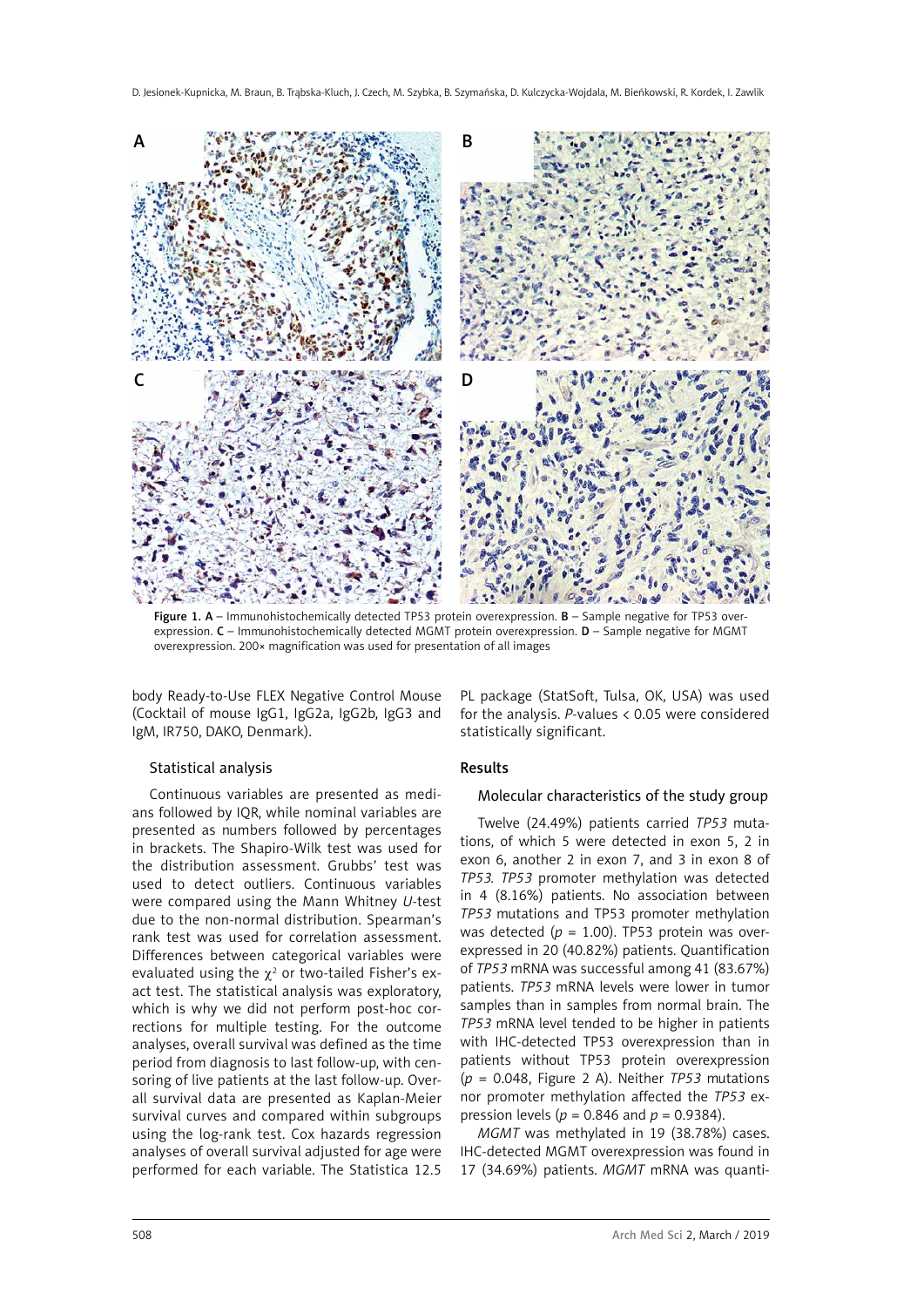MiR-21, miR-34a, miR-125b, miR-181d and miR-648 levels inversely correlate with MGMT and TP53 expression in primary glioblastoma patients



*Bolded bars represent median and whiskers indicate interquartile ranges. Dots represent row data.*

fiable in 45 (91.84%) patients. *MGMT* expression tended to be lower in patients with *MGMT* methylation than in patients without *MGMT* methylation  $(p = 0.0242$ . Figure 2 B). IHC-detected MGMT overexpression was not associated with elevated *MGMT* mRNA levels (*p* = 0.0645). *MGMT* mRNA levels were higher in tumor tissue samples than in normal tissue samples.

We detected no *IDH1* mutations. Nine (18.37%) patients carried none of the investigated molecular lesions.

## Association between selected miRNAs and mRNA levels of *TP53* and *MGMT*

MiRNA quantification was applicable among 48 (97.96%) patients included in the analyses. The levels of all but *miR-125b* were higher in tumor samples than in control normal brain tissue.

There were no significant correlations between miRNAs and *TP53* mRNA levels in the whole group (*p* > 0.05 for all comparisons). *miR-34a* and *TP53* expression levels were negatively correlated in patients with IHC-detected TP53 overexpression (*r* = –0.56, *p* = 0.0195). The levels of m*iR-34a* were higher in patients without *TP53* mutations than in patients with *TP53* mutations ( $p = 0.0051$ ). In addition, *TP53* and *miR-21* expression levels were negatively correlated in patients with *TP53* mutations  $(r = -0.67, p = 0.0330)$ .

We found no significant correlations between *MGMT* mRNA and selected *miRNA* levels in the whole study group ( $p > 0.05$  for all comparisons). *MGMT* and *miR-648* expression levels were, however, negatively correlated in patients with *MGMT* methylation ( $r = -0.61$ ,  $p = 0.0269$ ). Additionally, *MGMT* and *miR-125b* were negatively correlated in patients without *MGMT* methylation (*r* = –0.34, *p* = 0.0727). The negative correlation between *MGMT* mRNA and *miR-181d* was close to significant (*r* = –0.27, *p* = 0.0760). The *miR-21* level was lower in patients with *MGMT* methylation than in patients without *MGMT* methylation (*p* = 0.0391).

#### Survival analyses

We recorded 47 deaths and median (IQR) overall survival was 9.00 (3.00–14.00) months (Table I). None of the investigated molecular alterations affected overall survival in the univariate analysis and only age at diagnosis affected the prognosis (*p* = 0.0295). The Cox proportional hazards regression analyses of each molecular variable adjusted for age at diagnosis showed no prognostic effect.

#### Discussion

In the present study, we investigated whether *TP53* and *MGMT* expression levels were associated with the levels of preselected miRNAs, and found that the associations may be revealed in a specific molecular setting (i.e., mutation or methylation).

This analysis was performed in a representative group of 49 adult GB patients undergoing standard treatment and close follow-up. The *IDH1*R132H mutation was excluded by sequencing all patients, confirming that all tumors could be considered primary GBs [1]. We investigated the associations between selected miRNAs and *TP53* and *MGMT* levels at both the mRNA and protein levels.

We observed lower expression of *miR-34a* in GB patients with a *TP53* mutation than in those without a mutation, consistent with previous reports [26, 36, 37]. Furthermore, in patients with a nuclear accumulation of TP53, which is usually associated with a mutation [38, 39], *miR-34a* expression was negatively correlated with *TP53* mRNA levels. In contrast with previous reports, however, we detected higher *miR-34a* expression in tumor tissue than in normal tissue [36, 37]. Gao *et al.* and Ren *et al.* indicated a potential prognostic role of *miR-34a*  in GB, but such an association was not observed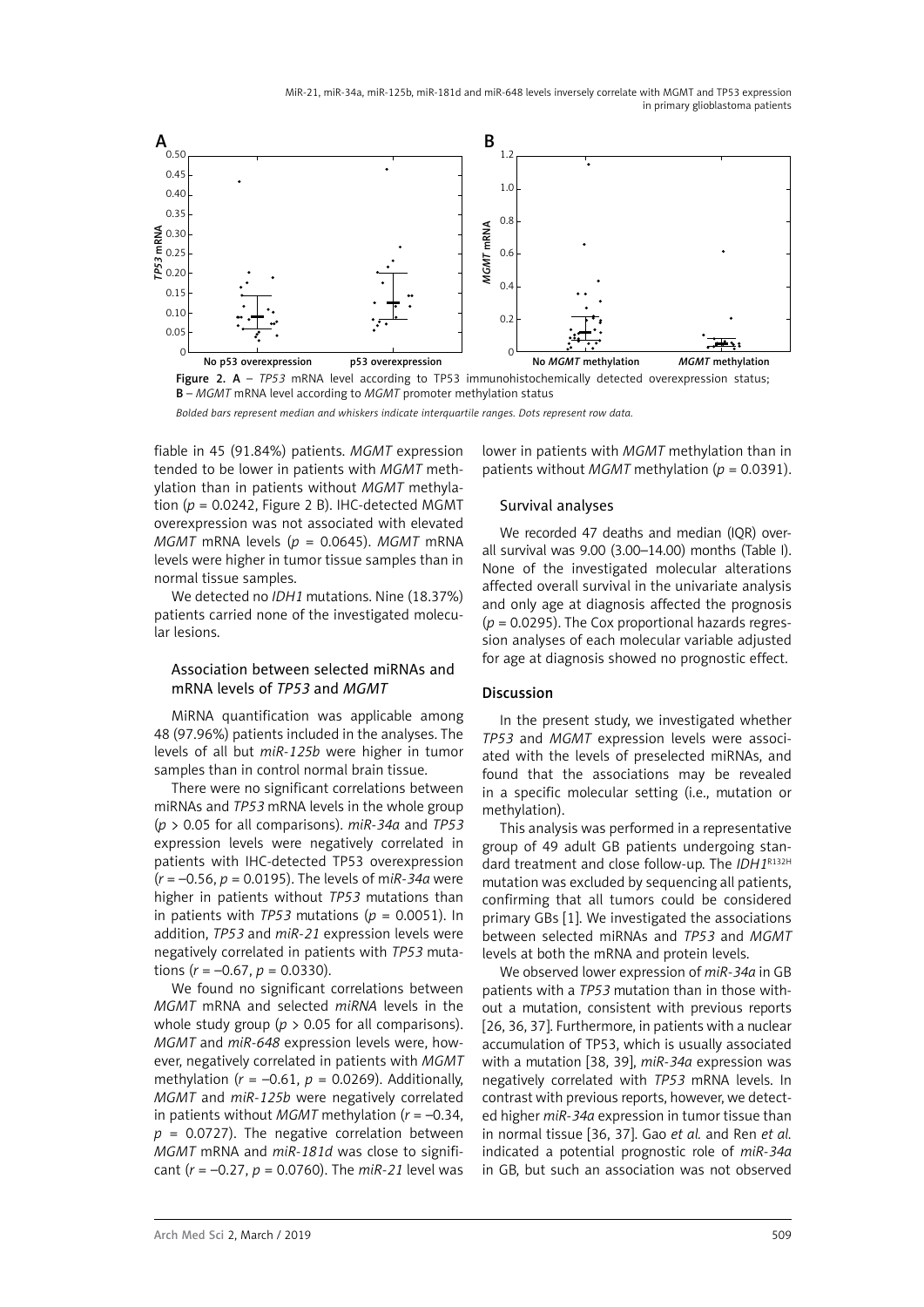

Figure 3. Probability of overall survival in the study group according to age at diagnosis ( $\leq 60$  years vs. > 60 years) (*p* = 0.0099)

in this group [37, 40]. Additionally, we detected a negative correlation between *miR-21* and *TP53* mRNA levels in patients with *TP53* mutations, in accordance with the report by Mraz *et al.* [41]. We observed higher expression of this miRNA in tumor tissues than in normal tissues, which has been reported for many solid tumors, including GB [42– 46]. Some authors postulate *miR-21* as a negative prognostic marker, but this was not confirmed in the present study [46, 47].

*MGMT* can be cooperatively downregulated by *miR-181d* and *miR-648* at the post-transcriptional or translational level [19, 31, 48]. We detected a negative correlation between *MGMT* expression and *miR-648* in patients with *MGMT* promoter methylation. Similarly, Kushwaha *et al.* reported that transfection with *miR-648* did not consistently affect *MGMT* expression [48]. Additionally, we observed a negative correlation between *MGMT* mRNA and *miR-181d*. Although this finding was not statistically significant, it supports the previous report that miR-181d may induce MGMT mRNA degradation [19]. This miRNA was also suggested by Zhang *et al.* to be a potential negative prognostic factor in GB, but we did not observe such an association in this group [31].

Age at diagnosis is considered a key prognostic factor in GB patients, which was also apparent in our study – patients older than 60 years had worsened overall survival compared with younger patients ( $p = 0.0099$ , Figure 3) [1, 49, 50]. We also analyzed the effect of molecular lesions inactivating *TP53* and *MGMT* on overall survival, but those analyses showed no prognostic value of any of the examined variables, including the levels of selected miRNAs. Taking into consideration that previous reports indicated the prognostic impact of the molecular characteristics of GBs, we think that our analysis could have been underpowered and plan to extend our study group in the future.

In this paper, we also corroborated the previous findings of no relation between *TP53* promoter methylation and *TP53* mRNA expression or nuclear protein accumulation [14]. Additionally, TP53 expression was not associated with *TP53* mutations.

When conducting the study and analyzing the data, we encountered two problems that could have influenced our final conclusions. First, we did not have fresh frozen tissue for the DNA and RNA isolation and in 4 patients the FFPE material was degraded. Nevertheless, we consider the expression levels detected in the other patients robust, as we used the standard methodology, which was found to be optimal previously [51, 52]. Second, the study group consisted of 49 GB patients and some analyses (especially the survival analyses) could have been underpowered. Additional investigation in a larger group is intended.

In conclusion, the *MGMT* and *TP53* alterations are major features in GB pathogenesis that affect the survival of patients with primary GB. We demonstrated that *miR-21*, *miR-34a*, *miR-125b*, *miR-181d*, and *miR-648* can be considered good indicators of TP53 and MGMT function in GB patients; however, other mechanisms of inactivation should be taken into consideration in subsequent studies investigating this important issue.

## Acknowledgments

The first and last author contributed equally as corresponding authors.

This study was supported by the grant of the National Science Centre, Poland, no. 2011/01/B/ NZ4/03345. The study was partly performed within the project 'Centre for Innovative Research in Medical and Natural Sciences' realized by University of Rzeszow, co-financed within Regional Operational Programme for the Podkarpackie Province for the years 2007-2013, contract number UDA-RPPK.01.03.00-18-004/12-00.

## Conflict of interest

The authors declare no conflict of interest.

References

- 1. Louis DN, Perry A, Reifenberger G, et al. The 2016 World Health Organization Classification of Tumors of the Central Nervous System: a summary. Acta Neuropathol 2016; 131: 803-20.
- 2. Hong Y, Shi Y, Shang C, et al. Influence of far upstream element binding protein 1 gene on chemotherapy sensitivity in human U251 glioblastoma cells. Arch Med Sci 2016; 12: 156-62.
- 3. Stupp R, Mason WP, van den Bent MJ, et al. Radiotherapy plus concomitant and adjuvant temozolomide for glioblastoma. N Engl J Med 2005; 352: 987-96.
- 4. Stupp R, Hegi ME, Mason WP, et al. Effects of radiotherapy with concomitant and adjuvant temozolomide versus radiotherapy alone on survival in glioblastoma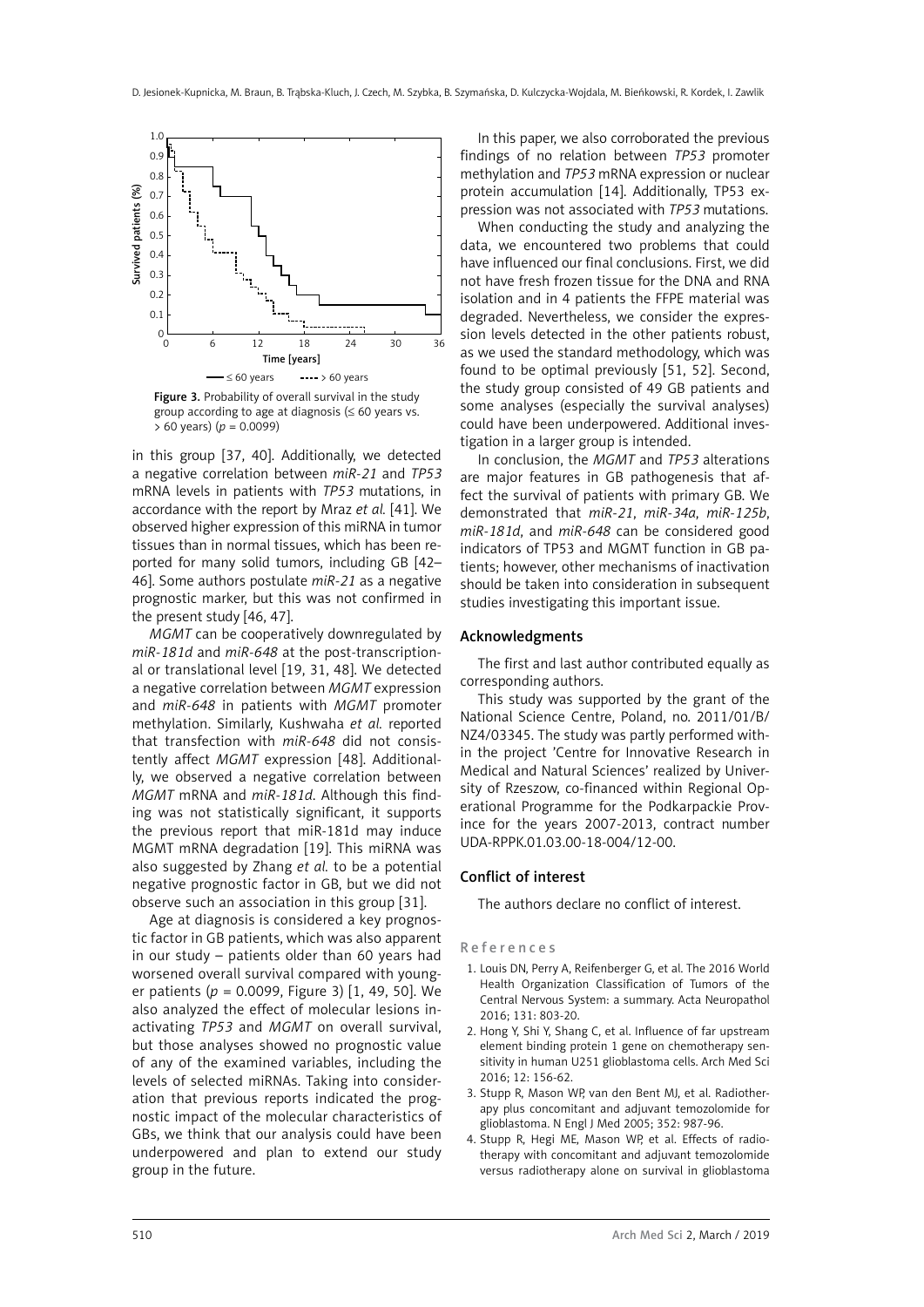in a randomised phase III study: 5-year analysis of the EORTC-NCIC trial. Lancet Oncol 2009; 10: 459-66.

- 5. Alifieris C, Trafalis DT. Glioblastoma multiforme: pathogenesis and treatment. Pharmacol Ther 2015; 152: 63-82.
- 6. Vlachostergios PJ, Papandreou CN. Efficacy of low dose temozolomide in combination with bortezomib in U87 glioma cells: a flow cytometric analysis. Arch Med Sci 2015; 11: 307-10.
- 7. Hegi ME, Diserens AC, Gorlia T, et al. MGMT gene silencing and benefit from temozolomide in glioblastoma. N Engl J Med 2005; 352: 997-1003.
- 8. Preusser M, de Ribaupierre S, Wöhrer A, et al. Current concepts and management of glioblastoma. Ann Neurol 2011; 70: 9-21.
- 9. Ohgaki H, Kleihues P. The definition of primary and secondary glioblastoma. Clin Cancer Res 2013; 19: 764-72.
- 10. Cancer Genome Atlas Research Network. Comprehensive genomic characterization defines human glioblastoma genes and core pathways. Nature 2008; 455: 1061-8.
- 11. Ohgaki H, Kleihues P. Epidemiology and etiology of gliomas. Acta Neuropathol 2005; 109: 93-108.
- 12. McLendon R, Friedman A, Bigner D, et al. Comprehensive genomic characterization defines human glioblastoma genes and core pathways. Nature 2008; 455: 1061-8.
- 13. Amatya VJ, Naumann U, Weller M, Ohgaki H. TP53 promoter methylation in human gliomas. Acta Neuropathol 2005; 110: 178-84.
- 14. Jesionek-Kupnicka D, Szybka M, Malachowska B, et al. TP53 promoter methylation in primary glioblastoma: relationship with TP53 mRNA and protein expression and mutation status. DNA Cell Biol 2014; 33: 217-26.
- 15. Feng Z, Zhang C, Wu R, Hu W. Tumor suppressor p53 meets microRNAs. J Mol Cell Biol 2011; 3: 44-50.
- 16. Dunn J, Baborie A, Alam F, et al. Extent of MGMT promoter methylation correlates with outcome in glioblastomas given temozolomide and radiotherapy. Br J Cancer 2009; 101: 124-31.
- 17. Jesien-Lewandowicz E, Jesionek-Kupnicka D, Zawlik I, et al. High incidence of MGMT promoter methylation in primary glioblastomas without correlation with TP53 gene mutations. Cancer Genet Cytogenet 2009; 188: 77-82.
- 18. Crinière E, Kaloshi G, Laigle-Donadey F, et al. MGMT prognostic impact on glioblastoma is dependent on therapeutic modalities. J Neurooncol 2007; 83: 173-9.
- 19. Kreth S, Limbeck E, Hinske LC, et al. In human glioblastomas transcript elongation by alternative polyadenylation and miRNA targeting is a potent mechanism of MGMT silencing. Acta Neuropathol 2013; 125: 671-81.
- 20. Fan YN, Meley D, Pizer B, See V. Mir-34a mimics are potential therapeutic agents for p53-mutated and chemo-resistant brain tumour cells. PLoS One 2014; 9:  $6108514$
- 21. Freeman JA, Espinosa JM. The impact of post-transcriptional regulation in the p53 network. Brief Funct Genomics 2013; 12: 46-57.
- 22. Shi L, Zhang S, Feng K, et al. MicroRNA-125b-2 confers human glioblastoma stem cells resistance to temozolomide through the mitochondrial pathway of apoptosis. Int J Oncol 2012; 40: 119-29.
- 23. Bradley BS, Loftus JC, Mielke CJ, Dinu V. Differential expression of microRNAs as predictors of glioblastoma phenotypes. BMC Bioinformatics 2014; 15: 21.
- 24. Karsy M, Gelbman M, Shah P, Balumbu O, Moy F, Arslan E. Established and emerging variants of glioblasto-

ma multiforme: review of morphological and molecular features. Folia Neuropathol 2012; 50: 301-21.

- 25. Dong H, Siu H, Luo L, Fang X, Jin L, Xiong M. Investigating gene and microRNA expression in glioblastoma. BMC Genomics 2009; 11: 17-22.
- 26. Chang TC, Wentzel EA, Kent OA, et al. Transactivation of miR-34a by p53 broadly influences gene expression and promotes apoptosis. Mol Cell 2007; 26: 745-52.
- 27. He L, He X, Lowe SW, Hannon GJ. Suppression puzzle. Nat Rev Cancer 2007; 7: 819-22.
- 28. Tazawa H, Tsuchiya N, Izumiya M, Nakagama H. Tumor-suppressive miR-34a induces senescence-like growth arrest through modulation of the E2F pathway in human colon cancer cells. Proc Natl Acad Sci USA 2007; 104: 15472-7.
- 29. Le MTN, Teh C, Shyh-Chang N, et al. MicroRNA-125b is a novel negative regulator of p53. Genes Dev 2009; 23: 862-76.
- 30. Haemmig S, Baumgartner U, Glück A, et al. miR-125b controls apoptosis and temozolomide resistance by targeting TNFAIP3 and NKIRAS2 in glioblastomas. Cell Death Dis 2014; 5: e1279.
- 31. Zhang W, Zhang J, Hoadley K, et al. MiR-181d: predictive glioblastoma biomarker that downregulates MGMT expression. Neuro Oncol 2012; 14: 712-9.
- 32. Louis DN, Ohgaki H, Wiestler OD, et al. The 2007 WHO classification of tumours of the central nervous system. Acta Neuropathol 2007; 114: 97-109.
- 33. Nagpal J, Jamoona A, Gulati ND, et al. Revisiting the role of p53 in primary and secondary glioblastomas. Anticancer Res 2006; 26: 4633-9.
- 34. Preusser M. MGMT analysis at DNA, RNA and protein levels in glioblastoma tissue. Histol Histopathol 2009; 24: 511-8.
- 35. Capper D, Mittelbronn M, Meyermann R, Schittenhelm J. Pitfalls in the assessment of MGMT expression and in its correlation with survival in diffuse astrocytomas: proposal of a feasible immunohistochemical approach. Acta Neuropathol 2008; 115: 249-59.
- 36. Yunqing L, Guessous F, Ying Z, et al. MicroRNA-34a inhibits glioblastoma growth by targeting multiple oncogenes. Cancer Res 2009; 69: 7569-76.
- 37. Gao H, Zhao H, Xiang W. Expression level of human miR-34a correlates with glioma grade and prognosis. J Neurooncol 2013; 113: 221-8.
- 38. Tsuda H, Hirohashi S. Association among p53 gene mutation, nuclear accumulation of the p53 protein and aggressive phenotypes in breast cancer. Int J Cancer 1994; 57: 498-503.
- 39. Esrig D, Spruck CH, Nichols PW, et al. p53 nuclear protein accumulation correlates with mutations in the p53 gene, tumor grade, and stage in bladder cancer. Am J Pathol 1993; 143: 1389-97.
- 40. Ren F, Zhang X, Liang H, et al. Prognostic significance of MiR-34a in solid tumors: a systemic review and meta-analysis with 4030 patients. Int J Clin Exp Med 2015; 8: 17377-91.
- 41. Mraz M, Malinova K, Kotaskova J, et al. miR-34a, miR-29c and miR-17-5p are downregulated in CLL patients with TP53 abnormalities. Leukemia 2009; 23: 1159-63.
- 42. Volinia S, Calin GA, Liu CG, et al. A microRNA expression signature of human solid tumors defines cancer gene targets. Proc Natl Acad Sci USA 2006; 103: 2257-61.
- 43. Silber J, Lim DA, Petritsch C, et al. miR-124 and miR-137 inhibit proliferation of glioblastoma multiforme cells and induce differentiation of brain tumor stem cells. BMC Med 2008; 6: 14.